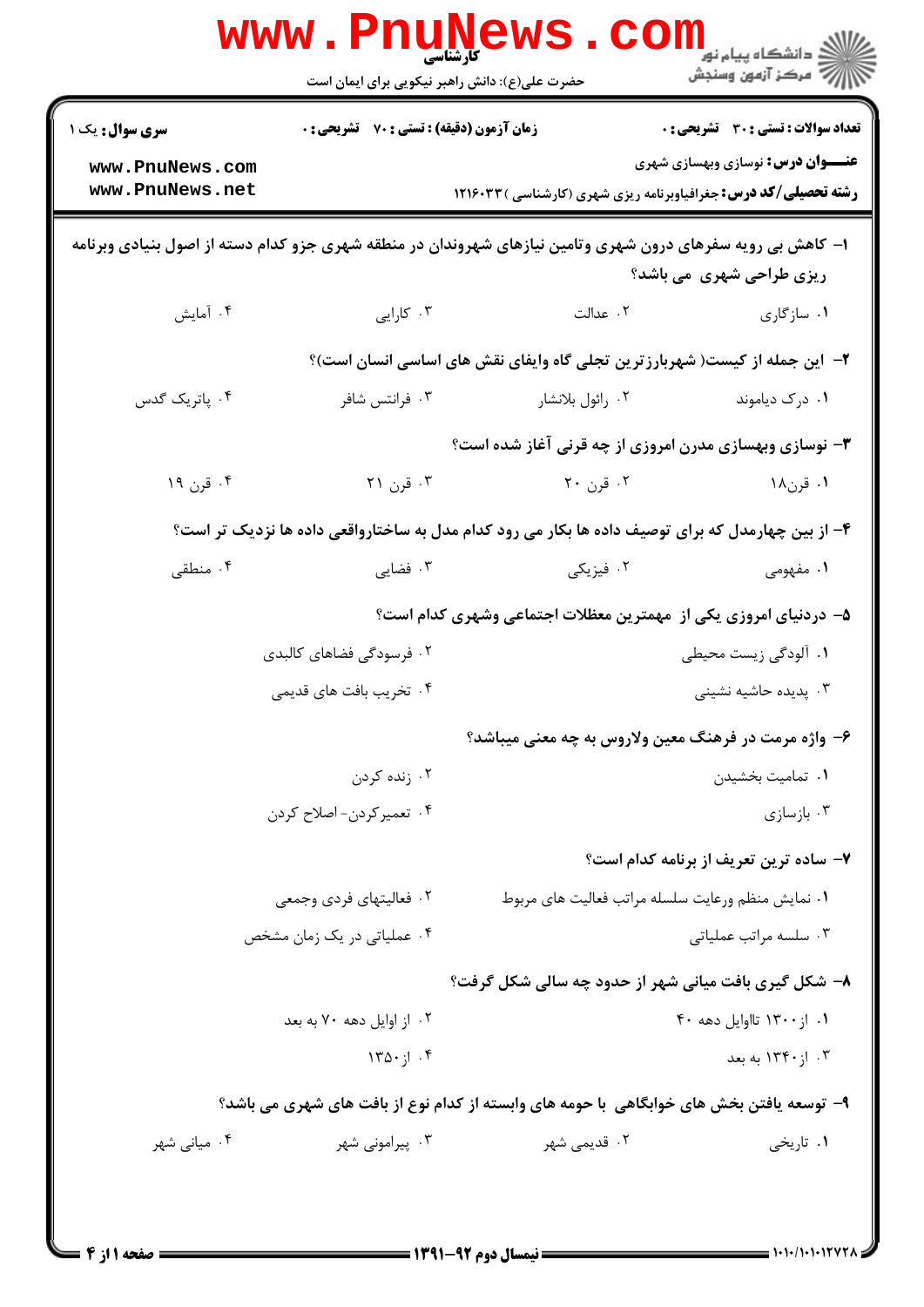|                                    | www.PnuNews<br>حضرت علی(ع): دانش راهبر نیکویی برای ایمان است |                                                                                            | ر دانشڪاه پيام نور <mark>−</mark><br>ا∛ مرکز آزمون وسنڊش |
|------------------------------------|--------------------------------------------------------------|--------------------------------------------------------------------------------------------|----------------------------------------------------------|
| سری سوال: ۱ یک                     | <b>زمان آزمون (دقیقه) : تستی : 70 قشریحی : 0</b>             |                                                                                            | تعداد سوالات : تستي : 30 ٪ تشريحي : 0                    |
| www.PnuNews.com<br>www.PnuNews.net |                                                              | <b>رشته تحصیلی/کد درس:</b> جغرافیاوبرنامه ریزی شهری (کارشناسی ) ۱۲۱۶۰۳۳                    | <b>عنـــوان درس:</b> نوسازي وبهسازي شهري                 |
|                                    |                                                              |                                                                                            | -ا- واژه Reconstruction به چه معنی می باشد؟              |
| ۰۴ بازسازی                         | ۰۳ حفاظت                                                     | ۰۲ مرمت                                                                                    | ۰۱ نوسازی                                                |
|                                    |                                                              | 11- شهرسازان قرن نوزدهم از جمله پاتریک گدس وپرودون چه طرحی را برای شهر پیشنهاد کردند؟      |                                                          |
| ۰۴ شهرهای مرتفع                    | ۰۳ ترقی گرایان                                               | ۰۲ شطرنجي                                                                                  | ۰۱ دایره ای                                              |
|                                    |                                                              |                                                                                            | ۱۲– کدام دانشمند به نقد نتایج نظام صنعتی پرداخت؟         |
| ۰۴ رابرت پارک                      | ۰۳ جان راسكين                                                | ۰۲ مامفورد                                                                                 | ٠١ كاميلوسيت                                             |
|                                    |                                                              | ۱۳- کدام گزینه زیر معرف تعریف اکولوژی از دید ارنست هاکل زیست شناس آلمانی می باشد ؟         |                                                          |
|                                    |                                                              | ٠١. روابط متقابل انسان وطبيعت كه موجب پيدايش پديده انساني ميشود.                           |                                                          |
|                                    |                                                              |                                                                                            | ۰۲ علم شناسایی روابط مشترک                               |
|                                    |                                                              |                                                                                            | ٠٣ روابط مشترك بين انسانها وحيوانات                      |
|                                    |                                                              | ۰۴ علم مطالعه مناسبات مشترک بین موجودات زنده ومحیط زیست                                    |                                                          |
|                                    |                                                              | ۱۴– یکی از مهمترین مسائل قرن بیستم در باره ساختار شهرهای قدیمی موجب پیدایش چه مکتبی گردید؟ |                                                          |
| ۰۴ مکتب زیبا شناسی                 | ۰۳ مکتب اکولوژیکی                                            | ۰۲ مکتب فرهنگ گرائی                                                                        | ۰۱ مكتب نوگرايانه                                        |
|                                    |                                                              | ۱۵– نخستین بار طرح جامع شهری براساس منشور آتن را برای چه شهری تهیه کردند؟                  |                                                          |
| ۰۴ بلفاست                          | ۰۳ ورشو                                                      | ۰۲ میلان                                                                                   | ۰۱ برزیل                                                 |
|                                    |                                                              | ۱۶– کدام گزینه بیانگر تعریف زیبا شناسی از دید گاه الکساندرپوپ می باشد؟                     |                                                          |
|                                    |                                                              |                                                                                            | ۰۱ شهود قلبی همزمان از اطمینان اجزا با یکدیگراست         |
|                                    |                                                              | ٠٢ زيبايي نتيجه شكل وروابط متقابل با كل انسانها است                                        |                                                          |
|                                    |                                                              |                                                                                            | ۰۳ زیبایی ویژگی خود اشیا نیست بلکه درذهن است             |
|                                    |                                                              | ۰۴ زیبایی دقت اجزا خاصی نیست بلکه نیرویی به هم پیوسته است                                  |                                                          |
|                                    |                                                              |                                                                                            | <b>۱۷- پدرشهرسازی معاصرکیست؟</b>                         |
| ۰۴ سیت                             | ۰۳ هیوم                                                      | ۰۲ الكساندرپوپ                                                                             | ۰۱ کامیلوسیت                                             |
|                                    |                                                              |                                                                                            |                                                          |
|                                    |                                                              |                                                                                            |                                                          |
|                                    |                                                              |                                                                                            |                                                          |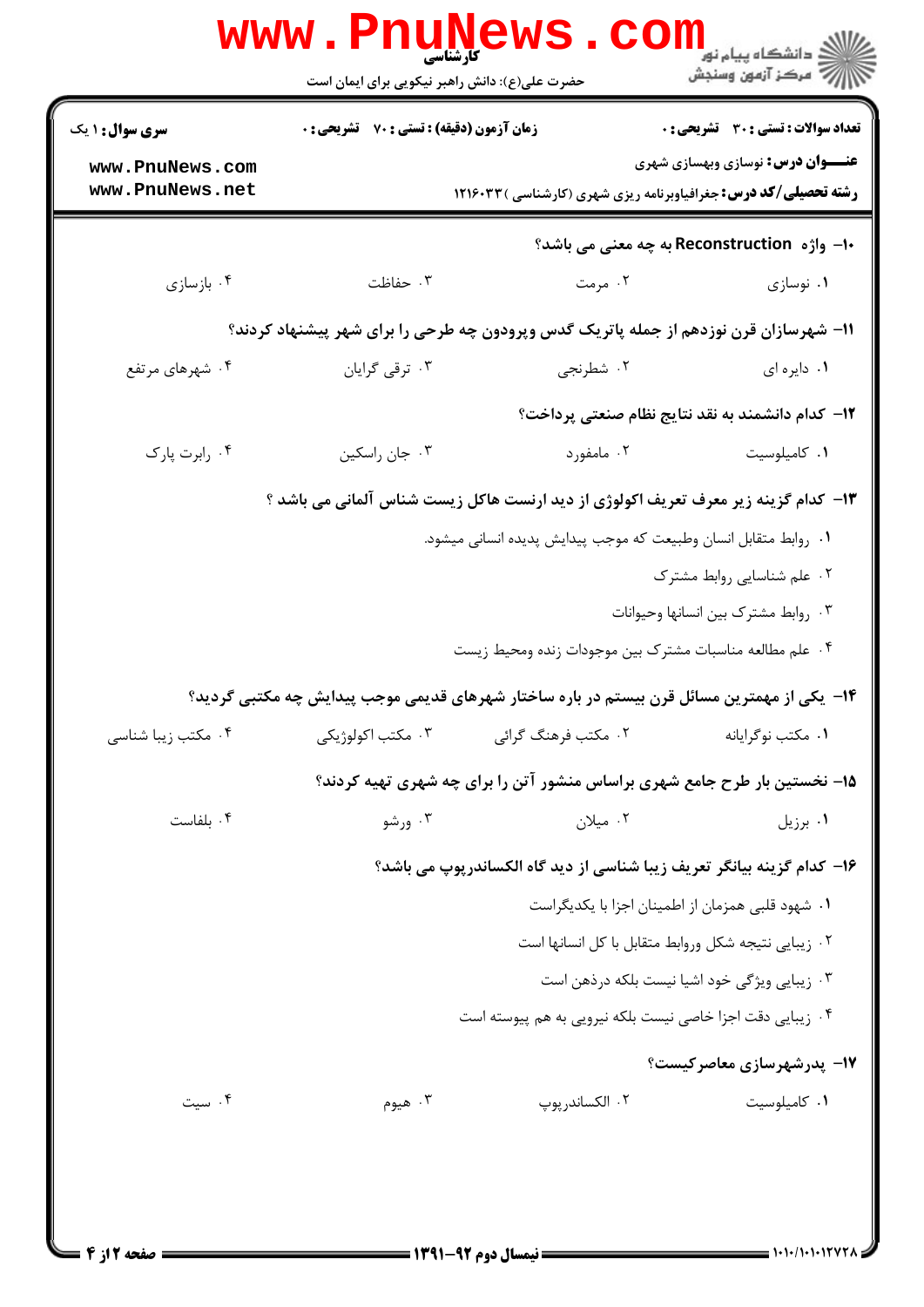| <b>زمان آزمون (دقیقه) : تستی : 70 ٪ تشریحی : 0</b><br>تعداد سوالات : تستي : 30 ٪ تشريحي : 0<br><b>سری سوال : ۱ یک</b><br><b>عنـــوان درس:</b> نوسازی وبهسازی شهری<br>www.PnuNews.com<br>www.PnuNews.net<br><b>رشته تحصیلی/کد درس:</b> جغرافیاوبرنامه ریزی شهری (کارشناسی ) ۱۲۱۶۰۳۳<br>18– تحولات ودست آورد مهم قرن شانزدهم میلادی چه بود؟<br>١. تجدد- نوانديشي- نوپنداري- نوطلبي- نوين گرائي- نوگرائي<br>٠٢ آغاز عصررفورماسيون يا اصلاح مذهبي<br>۰۳ انقلاب صنعتي وورودماشين به زندگي انسان<br>۴. نقطه اوج وتعالى نويسندگان<br>۱۹- نخستین قانون مربوط به ساماندهی اراضی به شکل امروزی در کدام کشوربه تصویب رسید؟<br>۰۴ آلمان<br>۰۳ ایتالیا<br>۰۲ انگلستان<br>۰۱ فرانسه<br><b>۰۲</b> - براساس فرمول لمن در خصوص مرمت حرف m به چه معنی می باشد؟<br>۰۲ هزینه تخریب وبازسازی<br>۰۱ نرخ بهره<br>۰۴ هزينه مرمت<br>۰۳ عمرمفید<br><b>۲۱</b> - الگوی محرومیت زدایی شهری وراهبرد برنامه های اجتماعی درسال ۱۹۶۰ درکشورآمریکا درپاسخ به چه برنامه ای بود؟<br>۰۱ شورش ساکنان گتوهای سیاهپوست نشین بخش مرکزی شهر<br>٠٢ حل مشكلات ومعظلات ومحروميت زدايي<br>٠٣ عدم تعادل اقتصادي واجتماعي شهري<br>۰۴ عدم تعادل وتوازن توزيع سرمايه<br><b>۲۲</b> - هدف اصلی بیانه اصلی مکزیکوسیتی چه بود؟<br>٠١. اصلاح مفاد كنگره آتن<br>۰۲ حفاظت از میراث فرهنگی- تاریخی باساخت سازهای بومی<br>۰۳ عملیات واحیا بناهای تخربب شده قدیمی<br>۰۴ مشارکت مداوم مردم در جامعه<br>۲۳- از مفاهیمی که در چنددهه گذشته مورد حمایت وترویج سازمان ملل متحد قرارگرفته چیست؟<br>۰۳ رفاه اجتماعی<br>۰۲ فقرفرهنگی<br>۰۴ مرمت بناهای تاریخی<br>۰۱ بهسازی<br>۲۴– دردوران چه حکومتی بودکه باعث رواج وتوسعه شهرنشینی شد؟<br>۰۳ صفویه<br>۰۴ مظفرالدين شاه<br>۰۲ پهلوی اول<br>٠١. قاجاريه | www.PnuNews<br>حضرت علی(ع): دانش راهبر نیکویی برای ایمان است | ڪ دانشڪاه پيا <sub>م</sub> نور<br><mark>√</mark> مرڪز آزمون وسنڊش |
|------------------------------------------------------------------------------------------------------------------------------------------------------------------------------------------------------------------------------------------------------------------------------------------------------------------------------------------------------------------------------------------------------------------------------------------------------------------------------------------------------------------------------------------------------------------------------------------------------------------------------------------------------------------------------------------------------------------------------------------------------------------------------------------------------------------------------------------------------------------------------------------------------------------------------------------------------------------------------------------------------------------------------------------------------------------------------------------------------------------------------------------------------------------------------------------------------------------------------------------------------------------------------------------------------------------------------------------------------------------------------------------------------------------------------------------------------------------------------------------------------------------------------------------------------------------------------------------------------------------------------------|--------------------------------------------------------------|-------------------------------------------------------------------|
|                                                                                                                                                                                                                                                                                                                                                                                                                                                                                                                                                                                                                                                                                                                                                                                                                                                                                                                                                                                                                                                                                                                                                                                                                                                                                                                                                                                                                                                                                                                                                                                                                                    |                                                              |                                                                   |
|                                                                                                                                                                                                                                                                                                                                                                                                                                                                                                                                                                                                                                                                                                                                                                                                                                                                                                                                                                                                                                                                                                                                                                                                                                                                                                                                                                                                                                                                                                                                                                                                                                    |                                                              |                                                                   |
|                                                                                                                                                                                                                                                                                                                                                                                                                                                                                                                                                                                                                                                                                                                                                                                                                                                                                                                                                                                                                                                                                                                                                                                                                                                                                                                                                                                                                                                                                                                                                                                                                                    |                                                              |                                                                   |
|                                                                                                                                                                                                                                                                                                                                                                                                                                                                                                                                                                                                                                                                                                                                                                                                                                                                                                                                                                                                                                                                                                                                                                                                                                                                                                                                                                                                                                                                                                                                                                                                                                    |                                                              |                                                                   |
|                                                                                                                                                                                                                                                                                                                                                                                                                                                                                                                                                                                                                                                                                                                                                                                                                                                                                                                                                                                                                                                                                                                                                                                                                                                                                                                                                                                                                                                                                                                                                                                                                                    |                                                              |                                                                   |
|                                                                                                                                                                                                                                                                                                                                                                                                                                                                                                                                                                                                                                                                                                                                                                                                                                                                                                                                                                                                                                                                                                                                                                                                                                                                                                                                                                                                                                                                                                                                                                                                                                    |                                                              |                                                                   |
|                                                                                                                                                                                                                                                                                                                                                                                                                                                                                                                                                                                                                                                                                                                                                                                                                                                                                                                                                                                                                                                                                                                                                                                                                                                                                                                                                                                                                                                                                                                                                                                                                                    |                                                              |                                                                   |
|                                                                                                                                                                                                                                                                                                                                                                                                                                                                                                                                                                                                                                                                                                                                                                                                                                                                                                                                                                                                                                                                                                                                                                                                                                                                                                                                                                                                                                                                                                                                                                                                                                    |                                                              |                                                                   |
|                                                                                                                                                                                                                                                                                                                                                                                                                                                                                                                                                                                                                                                                                                                                                                                                                                                                                                                                                                                                                                                                                                                                                                                                                                                                                                                                                                                                                                                                                                                                                                                                                                    |                                                              |                                                                   |
|                                                                                                                                                                                                                                                                                                                                                                                                                                                                                                                                                                                                                                                                                                                                                                                                                                                                                                                                                                                                                                                                                                                                                                                                                                                                                                                                                                                                                                                                                                                                                                                                                                    |                                                              |                                                                   |
|                                                                                                                                                                                                                                                                                                                                                                                                                                                                                                                                                                                                                                                                                                                                                                                                                                                                                                                                                                                                                                                                                                                                                                                                                                                                                                                                                                                                                                                                                                                                                                                                                                    |                                                              |                                                                   |
|                                                                                                                                                                                                                                                                                                                                                                                                                                                                                                                                                                                                                                                                                                                                                                                                                                                                                                                                                                                                                                                                                                                                                                                                                                                                                                                                                                                                                                                                                                                                                                                                                                    |                                                              |                                                                   |
|                                                                                                                                                                                                                                                                                                                                                                                                                                                                                                                                                                                                                                                                                                                                                                                                                                                                                                                                                                                                                                                                                                                                                                                                                                                                                                                                                                                                                                                                                                                                                                                                                                    |                                                              |                                                                   |
|                                                                                                                                                                                                                                                                                                                                                                                                                                                                                                                                                                                                                                                                                                                                                                                                                                                                                                                                                                                                                                                                                                                                                                                                                                                                                                                                                                                                                                                                                                                                                                                                                                    |                                                              |                                                                   |
|                                                                                                                                                                                                                                                                                                                                                                                                                                                                                                                                                                                                                                                                                                                                                                                                                                                                                                                                                                                                                                                                                                                                                                                                                                                                                                                                                                                                                                                                                                                                                                                                                                    |                                                              |                                                                   |
|                                                                                                                                                                                                                                                                                                                                                                                                                                                                                                                                                                                                                                                                                                                                                                                                                                                                                                                                                                                                                                                                                                                                                                                                                                                                                                                                                                                                                                                                                                                                                                                                                                    |                                                              |                                                                   |
|                                                                                                                                                                                                                                                                                                                                                                                                                                                                                                                                                                                                                                                                                                                                                                                                                                                                                                                                                                                                                                                                                                                                                                                                                                                                                                                                                                                                                                                                                                                                                                                                                                    |                                                              |                                                                   |
|                                                                                                                                                                                                                                                                                                                                                                                                                                                                                                                                                                                                                                                                                                                                                                                                                                                                                                                                                                                                                                                                                                                                                                                                                                                                                                                                                                                                                                                                                                                                                                                                                                    |                                                              |                                                                   |
|                                                                                                                                                                                                                                                                                                                                                                                                                                                                                                                                                                                                                                                                                                                                                                                                                                                                                                                                                                                                                                                                                                                                                                                                                                                                                                                                                                                                                                                                                                                                                                                                                                    |                                                              |                                                                   |
|                                                                                                                                                                                                                                                                                                                                                                                                                                                                                                                                                                                                                                                                                                                                                                                                                                                                                                                                                                                                                                                                                                                                                                                                                                                                                                                                                                                                                                                                                                                                                                                                                                    |                                                              |                                                                   |
|                                                                                                                                                                                                                                                                                                                                                                                                                                                                                                                                                                                                                                                                                                                                                                                                                                                                                                                                                                                                                                                                                                                                                                                                                                                                                                                                                                                                                                                                                                                                                                                                                                    |                                                              |                                                                   |
|                                                                                                                                                                                                                                                                                                                                                                                                                                                                                                                                                                                                                                                                                                                                                                                                                                                                                                                                                                                                                                                                                                                                                                                                                                                                                                                                                                                                                                                                                                                                                                                                                                    |                                                              |                                                                   |
|                                                                                                                                                                                                                                                                                                                                                                                                                                                                                                                                                                                                                                                                                                                                                                                                                                                                                                                                                                                                                                                                                                                                                                                                                                                                                                                                                                                                                                                                                                                                                                                                                                    |                                                              |                                                                   |
|                                                                                                                                                                                                                                                                                                                                                                                                                                                                                                                                                                                                                                                                                                                                                                                                                                                                                                                                                                                                                                                                                                                                                                                                                                                                                                                                                                                                                                                                                                                                                                                                                                    |                                                              |                                                                   |
|                                                                                                                                                                                                                                                                                                                                                                                                                                                                                                                                                                                                                                                                                                                                                                                                                                                                                                                                                                                                                                                                                                                                                                                                                                                                                                                                                                                                                                                                                                                                                                                                                                    |                                                              |                                                                   |
|                                                                                                                                                                                                                                                                                                                                                                                                                                                                                                                                                                                                                                                                                                                                                                                                                                                                                                                                                                                                                                                                                                                                                                                                                                                                                                                                                                                                                                                                                                                                                                                                                                    |                                                              |                                                                   |
|                                                                                                                                                                                                                                                                                                                                                                                                                                                                                                                                                                                                                                                                                                                                                                                                                                                                                                                                                                                                                                                                                                                                                                                                                                                                                                                                                                                                                                                                                                                                                                                                                                    |                                                              |                                                                   |